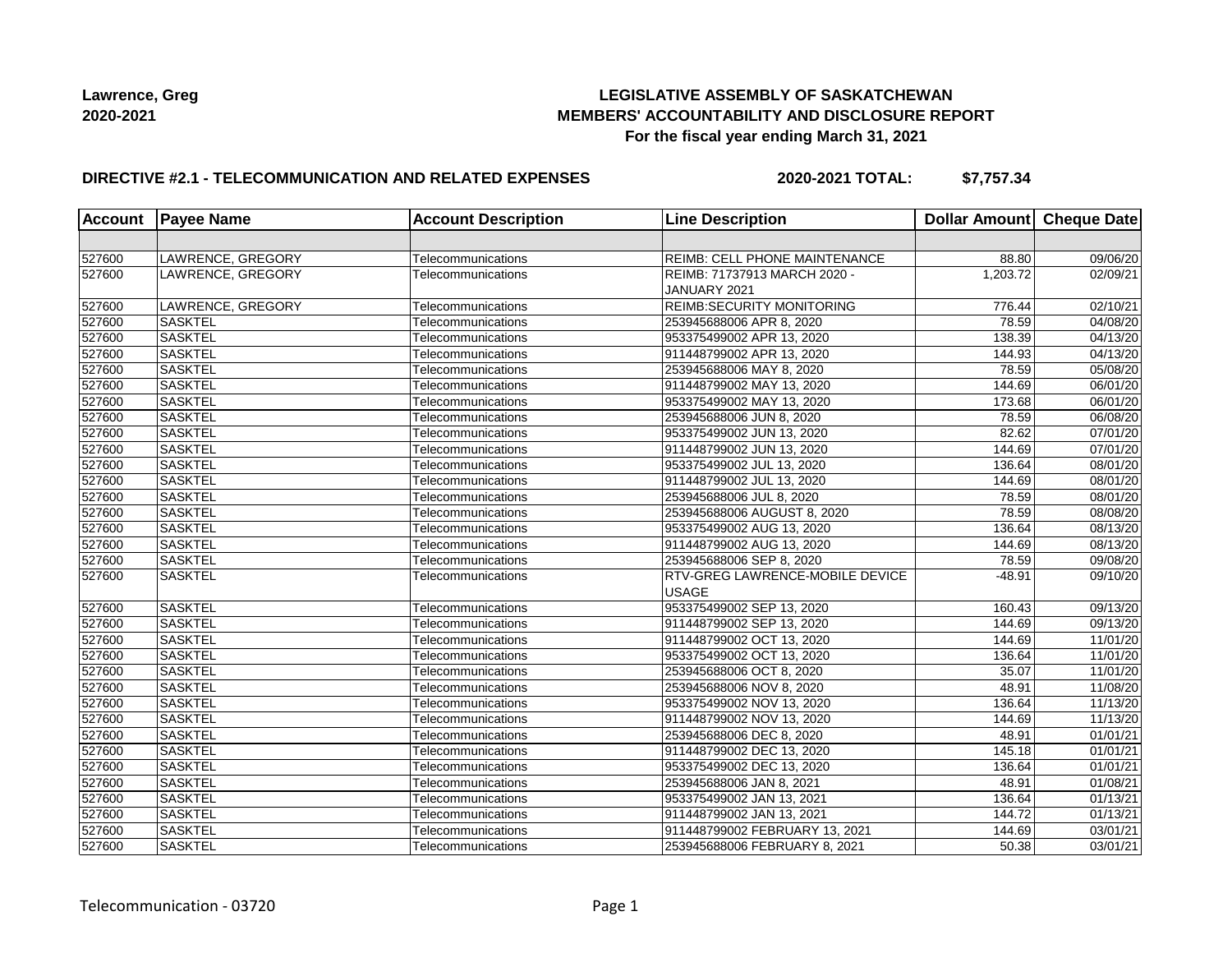## **LEGISLATIVE ASSEMBLY OF SASKATCHEWAN MEMBERS' ACCOUNTABILITY AND DISCLOSURE REPORT For the fiscal year ending March 31, 2021**

# **DIRECTIVE #2.1 - TELECOMMUNICATION AND RELATED EXPENSES**

**2020-2021 TOTAL: \$7,757.34**

| <b>Account</b> | <b>Payee Name</b> | <b>Account Description</b>                  | <b>Line Description</b>        | <b>Dollar Amountl</b> | <b>Cheque Date</b> |
|----------------|-------------------|---------------------------------------------|--------------------------------|-----------------------|--------------------|
|                |                   |                                             |                                |                       |                    |
| 527600         | <b>SASKTEL</b>    | Telecommunications                          | 953375499002 FEBRUARY 13, 2021 | 136.64                | 03/01/21           |
| 527600         | <b>SASKTEL</b>    | Telecommunications                          | 253945688006 MARCH 8, 2021     | 48.91                 | 03/08/21           |
| 527600         | SASKTEL           | Telecommunications                          | 953375499002 MARCH 13, 2021    | 136.64                | 03/13/21           |
| 527600         | ISASKTEL          | Telecommunications                          | 911448799002 MARCH 13, 2021    | 144.69                | 03/13/21           |
| 530600         | ISASKTEL          | Placement -Tender Ads                       | 953375499002 APR 13, 2020      | 33.35                 | 04/13/20           |
| 530600         | <b>SASKTEL</b>    | Placement - Tender Ads                      | 953375499002 MAY 13, 2020      | 33.35                 | 06/01/20           |
| 530600         | <b>SASKTEL</b>    | Placement - Tender Ads                      | 953375499002 JUN 13, 2020      | 33.35                 | 07/01/20           |
| 530600         | ISASKTEL          | Placement - Tender Ads                      | 953375499002 JUL 13, 2020      | 33.35                 | 08/01/20           |
| 530600         | <b>SASKTEL</b>    | Placement - Tender Ads                      | 953375499002 AUG 13, 2020      | 33.35                 | 08/13/20           |
| 530600         | SASKTEL           | Placement - Tender Ads                      | 953375499002 SEP 13, 2020      | 33.35                 | 09/13/20           |
| 530600         | <b>SASKTEL</b>    | Placement -Tender Ads                       | 953375499002 OCT 13, 2020      | 33.35                 | 11/01/20           |
| 530600         | ISASKTEL          | Placement -Tender Ads                       | 953375499002 NOV 13, 2020      | 33.35                 | 11/13/20           |
| 530600         | ISASKTEL          | Placement -Tender Ads                       | 953375499002 DEC 13, 2020      | 33.35                 | 01/01/21           |
| 530600         | <b>SASKTEL</b>    | Placement -Tender Ads                       | 953375499002 JAN 13, 2021      | 33.35                 | 01/13/21           |
| 530600         | <b>SASKTEL</b>    | Placement - Tender Ads                      | 953375499002 FEBRUARY 13, 2021 | 33.35                 | 03/01/21           |
| 530600         | SASKTEL           | Placement -Tender Ads                       | 953375499002 MARCH 13, 2021    | 33.35                 | 03/13/21           |
| 565200         | ISASKTEL          | <b>Office Furniture and Equipment - Exp</b> | 953375499002 JUN 13, 2020      | 1,199.18              | 07/01/20           |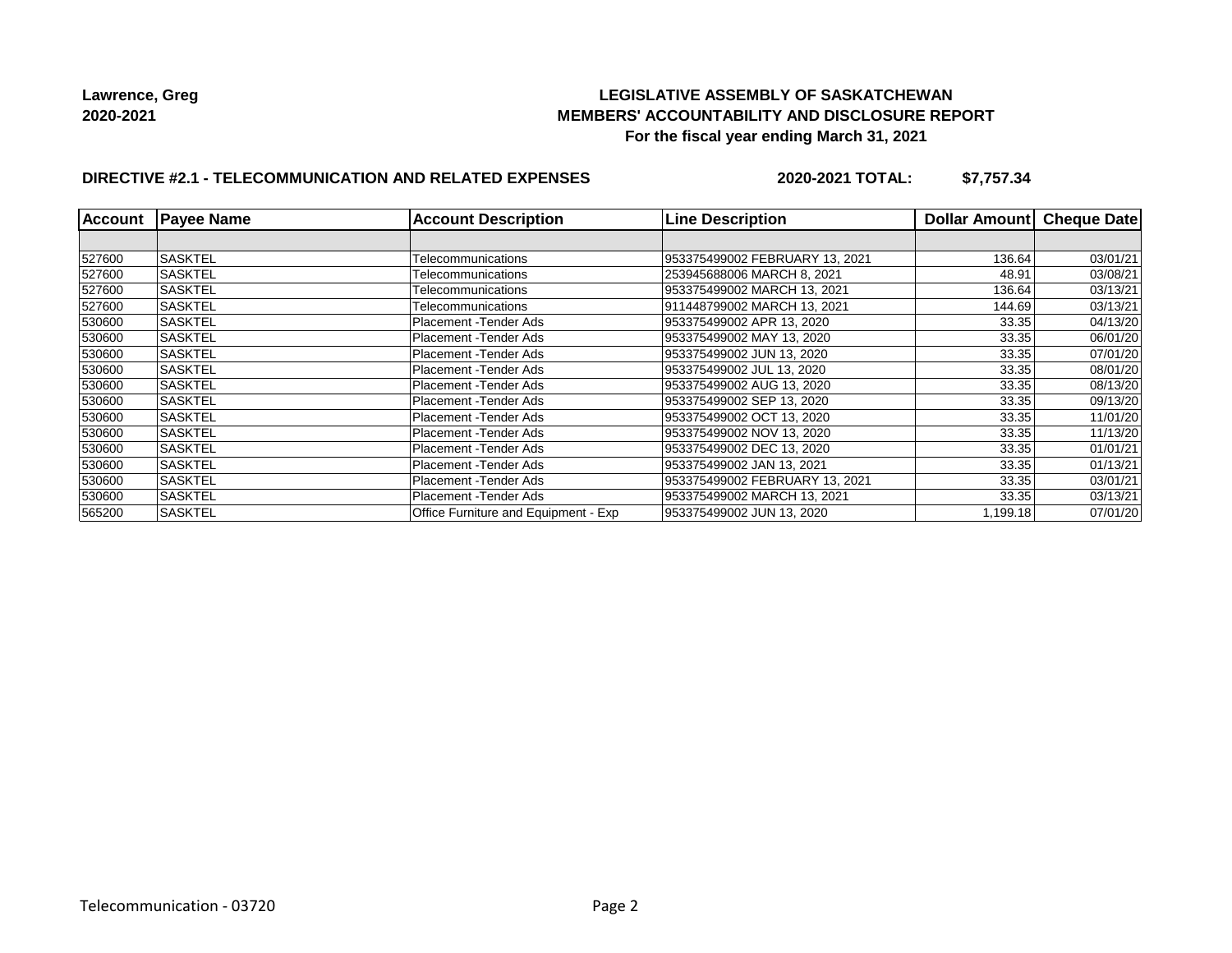# **LEGISLATIVE ASSEMBLY OF SASKATCHEWAN MEMBERS' ACCOUNTABILITY AND DISCLOSURE REPORT For the fiscal year ending March 31, 2021**

### **DIRECTIVE #3.1 - MLA TRAVEL AND LIVING EXPENSES**

**2020-2021 TOTAL: \$28,828.44**

| <b>Account</b> | <b>Payee Name</b> | <b>Account Description</b>  | <b>Line Description</b>          | Dollar Amount | Cheque Date |
|----------------|-------------------|-----------------------------|----------------------------------|---------------|-------------|
|                |                   |                             |                                  |               |             |
| 541900         | LAWRENCE, GREGORY | <b>Elected Rep - Travel</b> | MLA TRAVEL JUN 8-13, 2020        | 498.35        | 06/17/20    |
| 541900         | LAWRENCE, GREGORY | Elected Rep - Travel        | MLA TRAVEL JUN 14-19, 2020       | 812.75        | 06/22/20    |
| 541900         | LAWRENCE, GREGORY | Elected Rep - Travel        | MLA TRAVEL JUN 20-26, 2020       | 1,007.40      | 07/01/20    |
| 541900         | LAWRENCE, GREGORY | Elected Rep - Travel        | MLA TRAVEL JUL 1-5, 2020         | 644.30        | 07/08/20    |
| 541900         | LAWRENCE, GREGORY | Elected Rep - Travel        | MLA TRAVEL JUN 15-JUL 12, 2020   | 786.25        | 07/16/20    |
| 541900         | LAWRENCE, GREGORY | <b>Elected Rep - Travel</b> | MLA TRAVEL JUL 13-26, 2020       | 1,469.33      | 08/01/20    |
| 541900         | LAWRENCE, GREGORY | Elected Rep - Travel        | MLA TRAVEL JUN 27-30, 2020       | 489.00        | 08/01/20    |
| 541900         | LAWRENCE, GREGORY | Elected Rep - Travel        | MLA TRAVEL JUL 27-AUG 7, 2020    | 1,043.40      | 08/13/20    |
| 541900         | LAWRENCE, GREGORY | Elected Rep - Travel        | MLA TRAVEL AUGUST 8 - 15, 2020   | 798.60        | 08/18/20    |
| 541900         | LAWRENCE, GREGORY | Elected Rep - Travel        | MLA TRAVEL AUG 16-31, 2020       | 883.95        | 09/03/20    |
| 541900         | LAWRENCE, GREGORY | Elected Rep - Travel        | MLA TRAVEL AUG 11-30, 2020       | 160.00        | 09/06/20    |
| 541900         | LAWRENCE, GREGORY | <b>Elected Rep - Travel</b> | MLA TRAVEL AUG 31-SEP 20, 2020   | 1,392.47      | 09/23/20    |
| 541900         | LAWRENCE, GREGORY | <b>Elected Rep - Travel</b> | MLA TRAVEL SEP 21-28, 2020       | 643.05        | 11/02/20    |
| 541900         | LAWRENCE, GREGORY | Elected Rep - Travel        | MLA TRAVEL OCT 28-NOV 6, 2020    | 887.29        | 11/10/20    |
| 541900         | LAWRENCE, GREGORY | <b>Elected Rep - Travel</b> | MLA TRAVEL NOV 7-NOV 17, 2020    | 813.15        | 11/19/20    |
| 541900         | LAWRENCE, GREGORY | Elected Rep - Travel        | MLA TRAVEL NOV 18-28, 2020       | 817.80        | 12/01/20    |
| 541900         | LAWRENCE, GREGORY | Elected Rep - Travel        | MLA TRAVEL NOV 29- DEC 6, 2020   | 1,007.80      | 12/07/20    |
| 541900         | LAWRENCE, GREGORY | <b>Elected Rep - Travel</b> | MLA TRAVEL DEC 7-11, 2020        | 913.70        | 12/15/20    |
| 541900         | LAWRENCE, GREGORY | Elected Rep - Travel        | MLA TRAVEL DEC 11-16, 2020       | 628.95        | 12/18/20    |
| 541900         | LAWRENCE, GREGORY | <b>Elected Rep - Travel</b> | MLA TRAVEL DEC 17-22, 2020       | 1,083.10      | 01/02/21    |
| 541900         | LAWRENCE, GREGORY | <b>Elected Rep - Travel</b> | MLA TRAVEL DEC 22-31, 2020       | 715.20        | 01/18/21    |
| 541900         | LAWRENCE, GREGORY | Elected Rep - Travel        | MLA TRAVEL JAN 1-13, 2021        | 1,250.70      | 01/18/21    |
| 541900         | LAWRENCE, GREGORY | <b>Elected Rep - Travel</b> | MLA TRAVEL JAN 14-25, 2021       | 1,462.20      | 01/27/21    |
| 541900         | LAWRENCE, GREGORY | Elected Rep - Travel        | MLA TRAVEL JAN 26-31, 2021       | 816.95        | 02/03/21    |
| 541900         | LAWRENCE, GREGORY | Elected Rep - Travel        | MLA TRAVEL FEB 1-8, 2021         | 1,038.80      | 02/10/21    |
| 541900         | LAWRENCE, GREGORY | Elected Rep - Travel        | MLA TRAVEL FEBRUARY 8 - 15, 2021 | 867.40        | 02/17/21    |
| 541900         | LAWRENCE, GREGORY | Elected Rep - Travel        | MLA TRAVEL FEBRUARY 16-21, 2021  | 961.25        | 02/23/21    |
| 541900         | LAWRENCE, GREGORY | Elected Rep - Travel        | MLA TRAVEL FEB 22-28, 2021       | 929.70        | 03/02/21    |
| 541900         | LAWRENCE, GREGORY | Elected Rep - Travel        | MLA TRAVEL MARCH 1-13, 2021      | 1,523.40      | 03/16/21    |
| 541900         | LAWRENCE, GREGORY | Elected Rep - Travel        | MLA TRAVEL MARCH 15-21, 2021     | 1,401.95      | 03/23/21    |
| 541900         | LAWRENCE, GREGORY | <b>Elected Rep - Travel</b> | MLA TRAVEL MARCH 22-31, 2021     | 1,080.25      | 03/31/21    |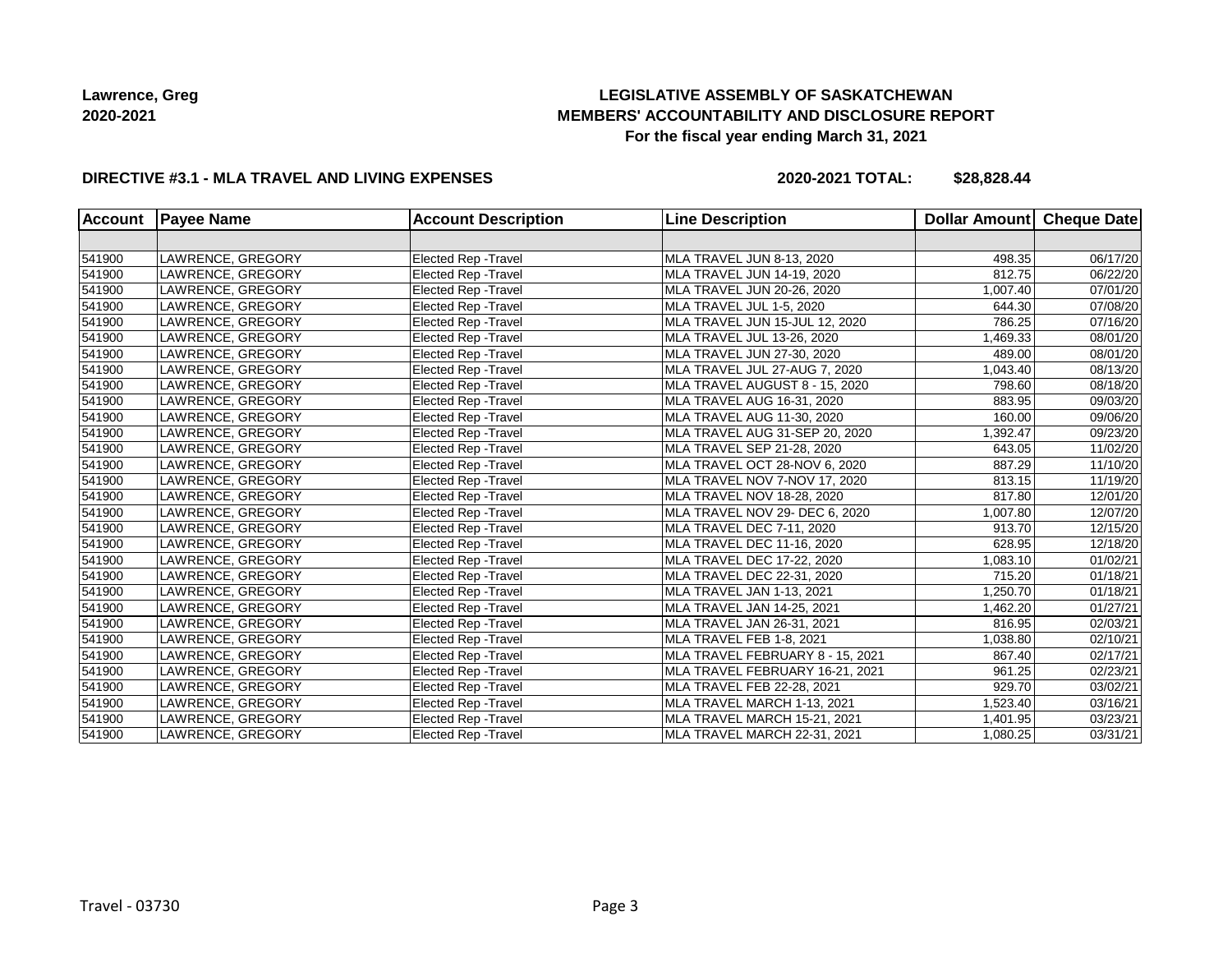## **LEGISLATIVE ASSEMBLY OF SASKATCHEWAN MEMBERS' ACCOUNTABILITY AND DISCLOSURE REPORT For the fiscal year ending March 31, 2021**

### **DIRECTIVE #4.1 - CONSTITUENCY SERVICE EXPENSES**

| <b>Account</b> | <b>Payee Name</b>                                  | <b>Account Description</b>                | <b>Line Description</b>        | <b>Dollar Amount</b> | <b>Cheque Date</b> |
|----------------|----------------------------------------------------|-------------------------------------------|--------------------------------|----------------------|--------------------|
|                |                                                    |                                           |                                |                      |                    |
| 521372         | <b>BRIGHTEN CREATIVE GROUP LTD.</b>                | Photographer's Services                   | <b>MLA PORTRAIT</b>            | 82.19                | 02/01/21           |
| 522000         | <b>GLENKO PROPERTIES INC.</b>                      | Rent of Ground, Buildings and Other Space | APRIL 2020 MLA OFFICE RENT     | 1,520.00             | 04/01/20           |
| 522000         | <b>GLENKO PROPERTIES INC.</b>                      | Rent of Ground, Buildings and Other Space | MAY 2020 MLA OFFICE RENT       | 1,520.00             | 04/25/20           |
| 522000         | <b>GLENKO PROPERTIES INC.</b>                      | Rent of Ground, Buildings and Other Space | JUNE 2020 MLA OFFICE RENT      | 1,520.00             | 05/01/20           |
| 522000         | <b>GLENKO PROPERTIES INC.</b>                      | Rent of Ground, Buildings and Other Space | JULY 2020 MLA OFFICE RENT      | 1,520.00             | 06/28/20           |
| 522000         | <b>GLENKO PROPERTIES INC.</b>                      | Rent of Ground, Buildings and Other Space | AUG 2020 MLA OFFICE RENT       | 1,184.64             | 08/01/20           |
| 522000         | <b>GLENKO PROPERTIES INC.</b>                      | Rent of Ground, Buildings and Other Space | SEPTEMBER 2020 MLA OFFICE RENT | 1,520.00             | 08/21/20           |
| 522000         | <b>GLENKO PROPERTIES INC.</b>                      | Rent of Ground, Buildings and Other Space | OCTOBER 2020 MLA OFFICE RENT   | 1,520.00             | 09/15/20           |
| 522000         | <b>GLENKO PROPERTIES INC.</b>                      | Rent of Ground, Buildings and Other Space | NOVEMBER 2020 MLA OFFICE RENT  | 1,520.00             | 10/13/20           |
| 522000         | <b>GLENKO PROPERTIES INC.</b>                      | Rent of Ground, Buildings and Other Space | DEC 2020 MLA OFFICE RENT       | 1,520.00             | 11/12/20           |
| 522000         | <b>GLENKO PROPERTIES INC.</b>                      | Rent of Ground, Buildings and Other Space | JAN 2021 MLA OFFICE RENT       | 1,520.00             | 12/30/20           |
| 522000         | <b>GLENKO PROPERTIES INC.</b>                      | Rent of Ground, Buildings and Other Space | FEB 2021 MLA OFFICE RENT       | 1,520.00             | 01/12/21           |
| 522000         | <b>GLENKO PROPERTIES INC.</b>                      | Rent of Ground, Buildings and Other Space | MARCH 2021 MLA OFFICE RENT     | 1,520.00             | 02/01/21           |
| 522000         | <b>GLENKO PROPERTIES INC.</b>                      | Rent of Ground, Buildings and Other Space | JAN-MAR 2021 RENT ADJUSTMENTS  | 66.00                | 02/01/21           |
| 522000         | <b>GLENKO PROPERTIES INC.</b>                      | Rent of Ground, Buildings and Other Space | 2020 CAM ADJUSTMENTS           | 125.40               | 02/01/21           |
| 522200         | KONICA MINOLTA BUSINESS<br>SOLUTIONS (CANADA) LTD. | Rent of Photocopiers                      | <b>COPIER CHARGES</b>          | 58.64                | 04/01/20           |
| 522200         | KONICA MINOLTA BUSINESS<br>SOLUTIONS (CANADA) LTD. | Rent of Photocopiers                      | <b>COPIER CHARGES</b>          | 118.59               | 04/01/20           |
| 522200         | KONICA MINOLTA BUSINESS<br>SOLUTIONS (CANADA) LTD. | Rent of Photocopiers                      | <b>COPIER CHARGES</b>          | 66.91                | 05/01/20           |
| 522200         | KONICA MINOLTA BUSINESS<br>SOLUTIONS (CANADA) LTD. | Rent of Photocopiers                      | <b>COPIER CHARGES</b>          | 118.59               | 05/01/20           |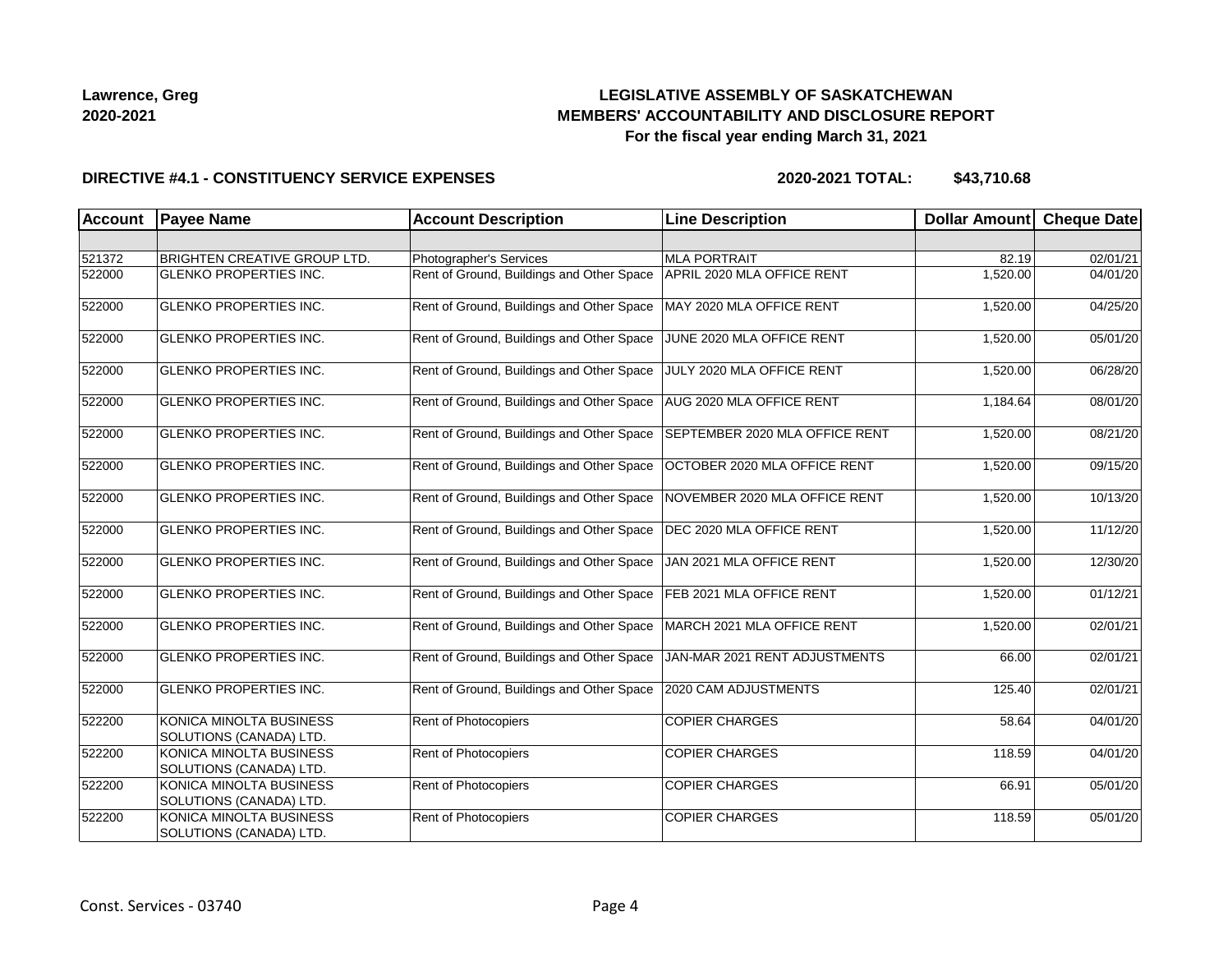## **LEGISLATIVE ASSEMBLY OF SASKATCHEWAN MEMBERS' ACCOUNTABILITY AND DISCLOSURE REPORT For the fiscal year ending March 31, 2021**

### **DIRECTIVE #4.1 - CONSTITUENCY SERVICE EXPENSES**

| Account | <b>Payee Name</b>       | <b>Account Description</b>  | <b>Line Description</b> | Dollar Amount | <b>Cheque Date</b> |
|---------|-------------------------|-----------------------------|-------------------------|---------------|--------------------|
|         |                         |                             |                         |               |                    |
| 522200  | KONICA MINOLTA BUSINESS | <b>Rent of Photocopiers</b> | <b>COPIER CHARGES</b>   | 15.17         | 07/01/20           |
|         | SOLUTIONS (CANADA) LTD. |                             |                         |               |                    |
| 522200  | KONICA MINOLTA BUSINESS | Rent of Photocopiers        | <b>COPIER CHARGES</b>   | 106.74        | 07/01/20           |
|         | SOLUTIONS (CANADA) LTD. |                             |                         |               |                    |
| 522200  | KONICA MINOLTA BUSINESS | Rent of Photocopiers        | <b>COPIER CHARGES</b>   | 5.89          | 07/01/20           |
|         | SOLUTIONS (CANADA) LTD. |                             |                         |               |                    |
| 522200  | KONICA MINOLTA BUSINESS | Rent of Photocopiers        | <b>COPIER CHARGES</b>   | 23.57         | 07/01/20           |
|         | SOLUTIONS (CANADA) LTD. |                             |                         |               |                    |
| 522200  | KONICA MINOLTA BUSINESS | Rent of Photocopiers        | <b>COPIER CHARGES</b>   | 118.59        | 07/01/20           |
|         | SOLUTIONS (CANADA) LTD. |                             |                         |               |                    |
| 522200  | KONICA MINOLTA BUSINESS | Rent of Photocopiers        | <b>COPIER CHARGES</b>   | 42.70         | 09/01/20           |
|         | SOLUTIONS (CANADA) LTD. |                             |                         |               |                    |
| 522200  | KONICA MINOLTA BUSINESS | <b>Rent of Photocopiers</b> | <b>COPIER CHARGES</b>   | 6.88          | 09/01/20           |
|         | SOLUTIONS (CANADA) LTD. |                             |                         |               |                    |
| 522200  | KONICA MINOLTA BUSINESS | <b>Rent of Photocopiers</b> | <b>COPIER CHARGES</b>   | 106.74        | 09/01/20           |
|         | SOLUTIONS (CANADA) LTD. |                             |                         |               |                    |
| 522200  | KONICA MINOLTA BUSINESS | Rent of Photocopiers        | <b>COPIER CHARGES</b>   | 106.74        | 09/01/20           |
|         | SOLUTIONS (CANADA) LTD. |                             |                         |               |                    |
| 522200  | KONICA MINOLTA BUSINESS | Rent of Photocopiers        | <b>COPIER CHARGES</b>   | 31.39         | 11/01/20           |
|         | SOLUTIONS (CANADA) LTD. |                             |                         |               |                    |
| 522200  | KONICA MINOLTA BUSINESS | Rent of Photocopiers        | <b>COPIER CHARGES</b>   | 106.74        | 11/01/20           |
|         | SOLUTIONS (CANADA) LTD. |                             |                         |               |                    |
| 522200  | KONICA MINOLTA BUSINESS | Rent of Photocopiers        | <b>COPIER CHARGES</b>   | 5.51          | 11/01/20           |
|         | SOLUTIONS (CANADA) LTD. |                             |                         |               |                    |
| 522200  | KONICA MINOLTA BUSINESS | Rent of Photocopiers        | <b>COPIER CHARGES</b>   | 106.74        | 11/01/20           |
|         | SOLUTIONS (CANADA) LTD. |                             |                         |               |                    |
| 522200  | KONICA MINOLTA BUSINESS | <b>Rent of Photocopiers</b> | <b>COPIER CHARGES</b>   | 43.08         | 12/01/20           |
|         | SOLUTIONS (CANADA) LTD. |                             |                         |               |                    |
| 522200  | KONICA MINOLTA BUSINESS | <b>Rent of Photocopiers</b> | <b>COPIER CHARGES</b>   | 106.74        | 12/01/20           |
|         | SOLUTIONS (CANADA) LTD. |                             |                         |               |                    |
| 522200  | KONICA MINOLTA BUSINESS | <b>Rent of Photocopiers</b> | <b>COPIER CHARGES</b>   | 14.98         | 02/01/21           |
|         | SOLUTIONS (CANADA) LTD. |                             |                         |               |                    |
| 522200  | KONICA MINOLTA BUSINESS | Rent of Photocopiers        | <b>COPIER CHARGES</b>   | 106.74        | 02/01/21           |
|         | SOLUTIONS (CANADA) LTD. |                             |                         |               |                    |
| 522200  | KONICA MINOLTA BUSINESS | Rent of Photocopiers        | <b>COPIER CHARGES</b>   | 15.18         | 03/01/21           |
|         | SOLUTIONS (CANADA) LTD. |                             |                         |               |                    |
| 522200  | KONICA MINOLTA BUSINESS | Rent of Photocopiers        | <b>COPIER CHARGES</b>   | 106.74        | 03/01/21           |
|         | SOLUTIONS (CANADA) LTD. |                             |                         |               |                    |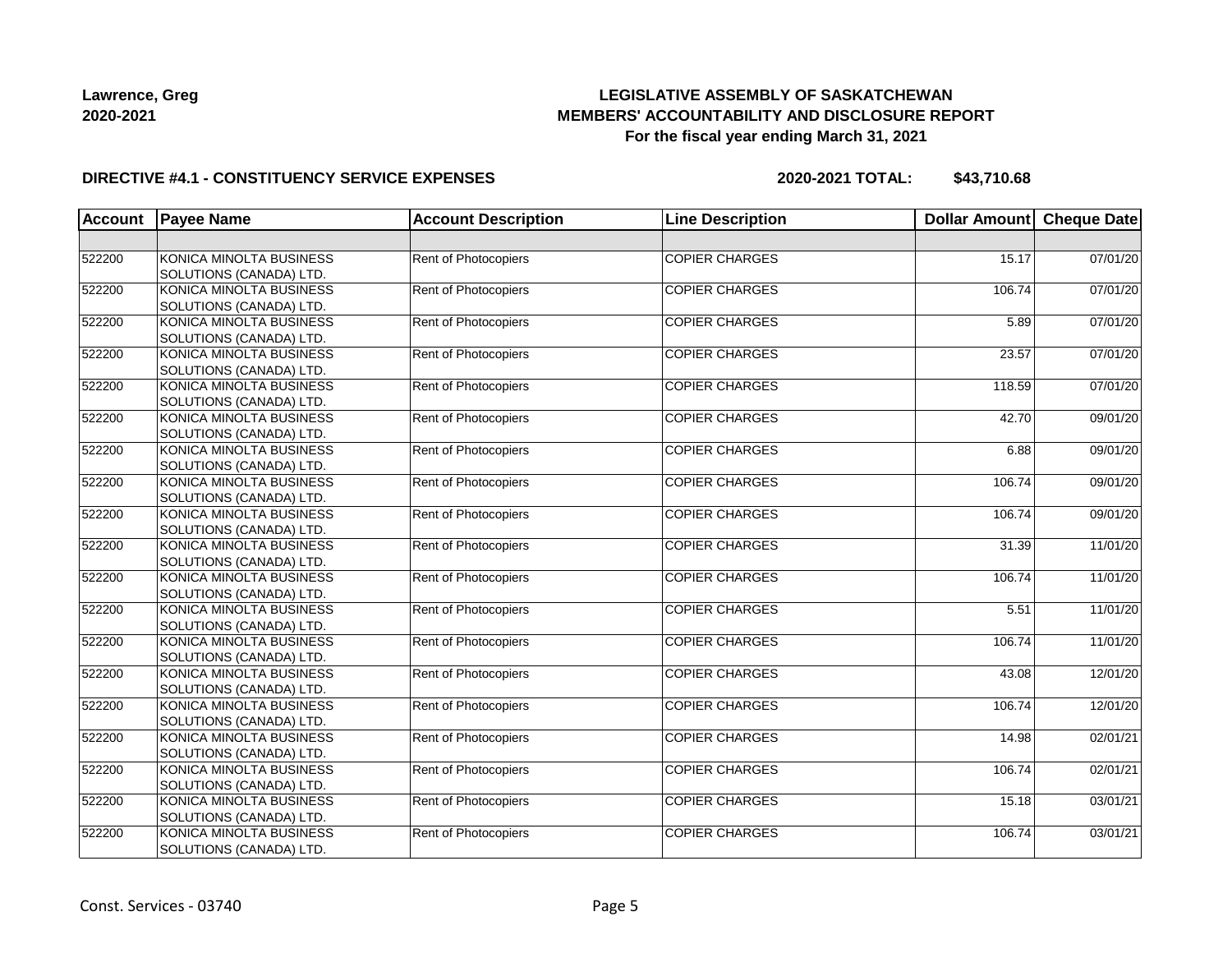## **LEGISLATIVE ASSEMBLY OF SASKATCHEWAN MEMBERS' ACCOUNTABILITY AND DISCLOSURE REPORT For the fiscal year ending March 31, 2021**

### **DIRECTIVE #4.1 - CONSTITUENCY SERVICE EXPENSES**

| <b>Account</b> | <b>Payee Name</b>               | <b>Account Description</b>           | <b>Line Description</b>        | Dollar Amount | <b>Cheque Date</b>    |
|----------------|---------------------------------|--------------------------------------|--------------------------------|---------------|-----------------------|
|                |                                 |                                      |                                |               |                       |
| 522200         | MINISTER OF FINANCE-MINISTRY OF | Rent of Photocopiers                 | PHOTOCOPIER SERVICE FEES 20/21 | 100.00        | 12/01/20              |
|                | SASKBUILDS AND PROCUREMENT      |                                      |                                |               |                       |
| 522500         | SEABORN INSURANCE LTD.          | <b>Insurance Premiums</b>            | OFFICE INSURANCE C70087119-4   | 720.80        | $\overline{02}/02/21$ |
| 522700         | SASKENERGY INCORPORATED         | Utilities - Electricity and Nat Gas  | 30636200005 APR 23, 2020       | 101.30        | 05/01/20              |
| 522700         | SASKENERGY INCORPORATED         | Utilities - Electricity and Nat Gas  | 30636200005 MAY 22, 2020       | 55.87         | 06/01/20              |
| 522700         | SASKENERGY INCORPORATED         | Utilities - Electricity and Nat Gas  | 30636200005 JUN 22, 2020       | 42.45         | 07/01/20              |
| 522700         | SASKENERGY INCORPORATED         | Utilities - Electricity and Nat Gas  | 30636200005 JUL 22, 2020       | 43.15         | 08/01/20              |
| 522700         | SASKENERGY INCORPORATED         | Utilities - Electricity and Nat Gas  | 30636200005 AUG 24, 2020       | 42.45         | 09/01/20              |
| 522700         | SASKENERGY INCORPORATED         | Utilities - Electricity and Nat Gas  | 30636200005 SEP 22, 2020       | 43.15         | 09/22/20              |
| 522700         | SASKENERGY INCORPORATED         | Utilities - Electricity and Nat Gas  | 30636200005 OCT 22, 2020       | 44.57         | 11/01/20              |
| 522700         | SASKENERGY INCORPORATED         | Utilities - Electricity and Nat Gas  | 30636200005 NOV 23, 2020       | 84.12         | 12/01/20              |
| 522700         | SASKENERGY INCORPORATED         | Utilities - Electricity and Nat Gas  | 30636200005 DEC 21, 2020       | 89.76         | $\overline{01/0}1/21$ |
| 522700         | SASKENERGY INCORPORATED         | Utilities - Electricity and Nat Gas  | 30636200005                    | 111.66        | 02/01/21              |
| 522700         | SASKENERGY INCORPORATED         | Utilities - Electricity and Nat Gas  | 30636200005                    | 139.93        | 03/01/21              |
| 522700         | SASKENERGY INCORPORATED         | Utilities - Electricity and Nat Gas  | 30636200005 MARCH 23, 2021     | 86.94         | 03/23/21              |
| 522700         | SASKPOWER CORPORATION           | Utilities - Electricity and Nat Gas  | 510006611295 APR 23, 2020      | 53.87         | 05/01/20              |
| 522700         | SASKPOWER CORPORATION           | Utilities - Electricity and Nat Gas  | 510006611295 MAY 22, 2020      | 131.91        | 06/01/20              |
| 522700         | SASKPOWER CORPORATION           | Utilities - Electricity and Nat Gas  | 510006611295 JUN 22, 2020      | 83.37         | $\overline{07/01/20}$ |
| 522700         | SASKPOWER CORPORATION           | Utilities - Electricity and Nat Gas  | 510006611295 JUL 22, 2020      | 116.83        | 08/01/20              |
| 522700         | SASKPOWER CORPORATION           | Utilities - Electricity and Nat Gas  | 510006611295 AUG 24, 2020      | 171.02        | 08/24/20              |
| 522700         | SASKPOWER CORPORATION           | Utilities - Electricity and Nat Gas  | 510006611295 SEP 22, 2020      | 115.17        | 09/22/20              |
| 522700         | SASKPOWER CORPORATION           | Utilities - Electricity and Nat Gas  | 510006611295 OCT 22, 2020      | 72.43         | 11/01/20              |
| 522700         | SASKPOWER CORPORATION           | Utilities - Electricity and Nat Gas  | 510006611295 NOV 23, 2020      | 109.20        | 11/23/20              |
| 522700         | SASKPOWER CORPORATION           | Utilities - Electricity and Nat Gas  | 510006611295 DEC 21, 2020      | 99.89         | 01/01/21              |
| 522700         | SASKPOWER CORPORATION           | Utilities - Electricity and Nat Gas  | 510006611295 JAN 25, 2021      | 111.66        | 02/01/21              |
| 522700         | SASKPOWER CORPORATION           | Utilities - Electricity and Nat Gas  | 510006611295                   | 107.72        | 03/01/21              |
| 522700         | SASKPOWER CORPORATION           | Utilities - Electricity and Nat Gas  | 510006611295 MARCH 23, 2021    | 104.67        | 03/23/21              |
| 524600         | PREMIUM FIRE PROTECTION LTD.    | <b>Maintenance Contracts</b>         | ANNUAL FIRE INSPECTION         | 130.27        | 10/01/20              |
| 525000         | <b>CORPORATE EXPRESS</b>        | Postal, Courier, Freight and Related | <b>POSTAGE</b>                 | 18.40         | 03/01/21              |
| 525000         | <b>CORPORATE EXPRESS</b>        | Postal, Courier, Freight and Related | POSTAGE/OFFICE SUPPLIES        | 18.40         | 03/11/21              |
| 525000         | <b>GEMMELL, SIMONE A</b>        | Postal, Courier, Freight and Related | <b>POSTAGE</b>                 | 19.95         | 08/17/20              |
| 525000         | <b>GEMMELL, SIMONE A</b>        | Postal, Courier, Freight and Related | POSTAGE/OFFICE SUPPLIES        | 28.58         | 12/18/20              |
| 525000         | LABUICK INVESTMENTS INC. O/A    | Postal, Courier, Freight and Related | POSTAGE                        | 1,723.77      | 01/01/21              |
|                | <b>MINUTEMAN PRESS</b>          |                                      |                                |               |                       |
| 525000         | LAWRENCE, GREGORY               | Postal, Courier, Freight and Related | REIMB: POSTAGE/OFFICE SUPPLIES | 1.35          | 11/20/20              |
| 525000         | MINISTER OF FINANCE-MINISTRY OF | Postal, Courier, Freight and Related | MAIL SERVICES APR 2020         | 50.67         | 06/08/20              |
|                | SASKBUILDS AND PROCUREMENT      |                                      |                                |               |                       |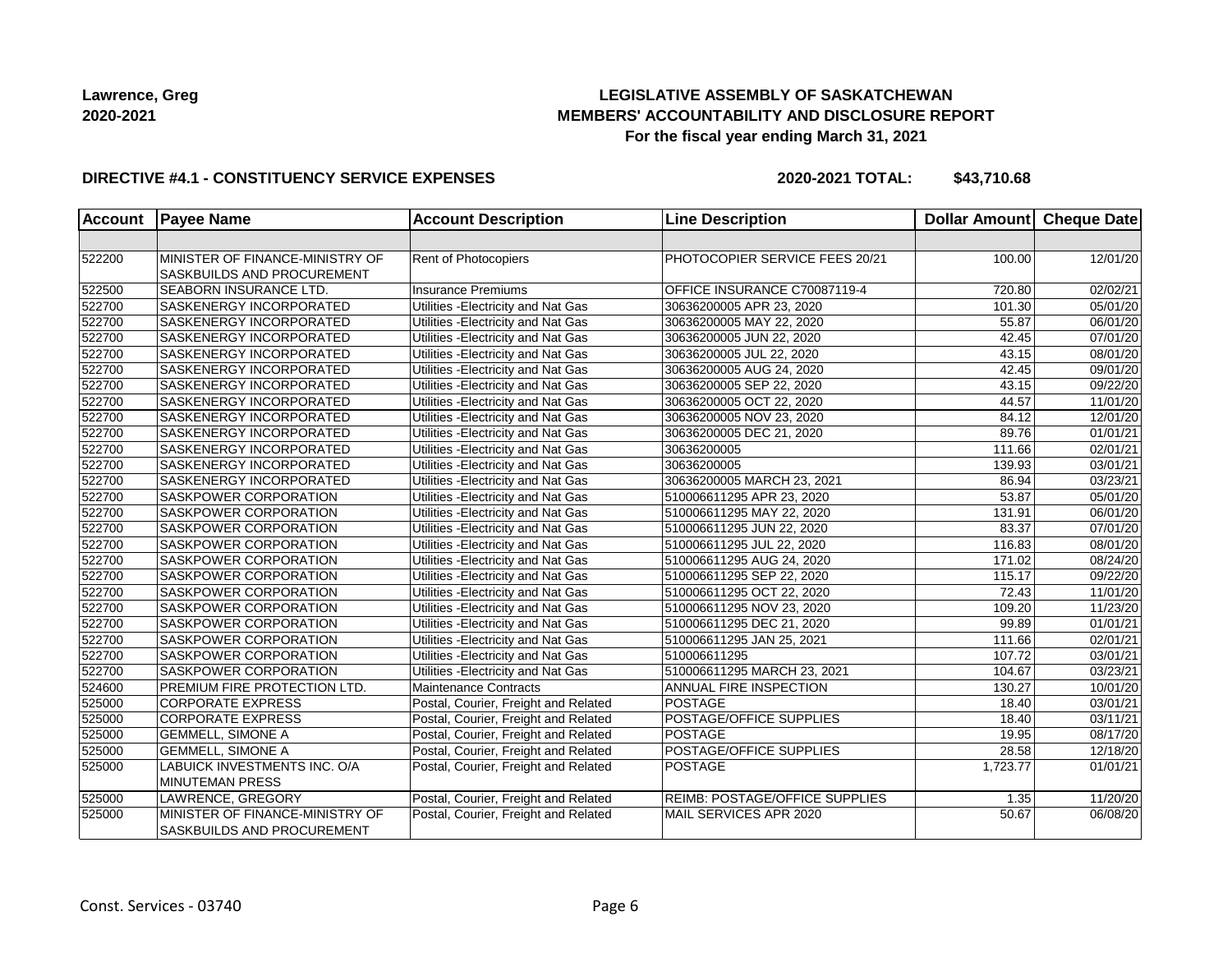## **LEGISLATIVE ASSEMBLY OF SASKATCHEWAN MEMBERS' ACCOUNTABILITY AND DISCLOSURE REPORT For the fiscal year ending March 31, 2021**

### **DIRECTIVE #4.1 - CONSTITUENCY SERVICE EXPENSES**

| Account | <b>Payee Name</b>                                                    | <b>Account Description</b>           | <b>Line Description</b>       | Dollar Amount Cheque Date |          |
|---------|----------------------------------------------------------------------|--------------------------------------|-------------------------------|---------------------------|----------|
|         |                                                                      |                                      |                               |                           |          |
| 525000  | MINISTER OF FINANCE-MINISTRY OF<br><b>SASKBUILDS AND PROCUREMENT</b> | Postal, Courier, Freight and Related | MAIL SERVICES MAY 2020        | 50.67                     | 06/15/20 |
| 525000  | MINISTER OF FINANCE-MINISTRY OF<br><b>SASKBUILDS AND PROCUREMENT</b> | Postal, Courier, Freight and Related | MAIL SERVICES JUN 2020        | 50.67                     | 08/01/20 |
| 525000  | MINISTER OF FINANCE-MINISTRY OF<br>SASKBUILDS AND PROCUREMENT        | Postal, Courier, Freight and Related | MAIL SERVICES JUL 2020        | 50.71                     | 09/01/20 |
| 525000  | MINISTER OF FINANCE-MINISTRY OF<br><b>SASKBUILDS AND PROCUREMENT</b> | Postal, Courier, Freight and Related | MAIL SERVICES AUG 2020        | 50.71                     | 09/15/20 |
| 525000  | MINISTER OF FINANCE-MINISTRY OF<br><b>SASKBUILDS AND PROCUREMENT</b> | Postal, Courier, Freight and Related | MAIL SERVICES SEP 2020        | 50.71                     | 10/22/20 |
| 525000  | MINISTER OF FINANCE-MINISTRY OF<br><b>SASKBUILDS AND PROCUREMENT</b> | Postal, Courier, Freight and Related | NOV 2020 MAIL SERVICES        | 51.04                     | 01/01/21 |
| 525000  | MINISTER OF FINANCE-MINISTRY OF<br><b>SASKBUILDS AND PROCUREMENT</b> | Postal, Courier, Freight and Related | <b>DECEMBER MAIL SERVICES</b> | 50.85                     | 02/01/21 |
| 525000  | MINISTER OF FINANCE-MINISTRY OF<br><b>SASKBUILDS AND PROCUREMENT</b> | Postal, Courier, Freight and Related | JANUARY MAIL SERVICES         | 50.77                     | 03/01/21 |
| 525000  | MINISTER OF FINANCE-MINISTRY OF<br>SASKBUILDS AND PROCUREMENT        | Postal, Courier, Freight and Related | FEBRUARY 2021 MAIL SERVICES   | 50.77                     | 03/17/21 |
| 525000  | MINISTER OF FINANCE-MINISTRY OF<br><b>SASKBUILDS AND PROCUREMENT</b> | Postal, Courier, Freight and Related | MARCH 2021 MAIL SERVICES      | 50.81                     | 03/31/21 |
| 530300  | MARU GROUP CANADA INC.                                               | Primary Research/Focus group         | <b>AD HOC RESEARCH</b>        | 661.11                    | 06/01/20 |
| 530300  | MARU GROUP CANADA INC.                                               | Primary Research/Focus group         | AD HOC RESEARCH               | 661.11                    | 10/01/20 |
| 530300  | MARU GROUP CANADA INC.                                               | Primary Research/Focus group         | AD HOC RESEARCH               | 632.97                    | 03/01/21 |
| 530300  | MARU GROUP CANADA INC.                                               | Primary Research/Focus group         | <b>AD HOC RESEARCH</b>        | 632.97                    | 03/01/21 |
| 530500  | 101142236 SASKATCHEWAN LTD.                                          | Media Placement                      | ADVERTISING                   | 100.00                    | 04/01/20 |
| 530500  | 101142236 SASKATCHEWAN LTD.                                          | Media Placement                      | ADVERTISING                   | 100.00                    | 04/01/20 |
| 530500  | 101142236 SASKATCHEWAN LTD.                                          | Media Placement                      | ADVERTISING                   | 100.00                    | 04/01/20 |
| 530500  | 101142236 SASKATCHEWAN LTD.                                          | Media Placement                      | ADVERTISING                   | 1,500.00                  | 06/01/20 |
| 530500  | 101142236 SASKATCHEWAN LTD.                                          | Media Placement                      | <b>ADVERTISING</b>            | 1,400.00                  | 06/01/20 |
| 530500  | 101142236 SASKATCHEWAN LTD.                                          | Media Placement                      | ADVERTISING                   | 100.00                    | 07/01/20 |
| 530500  | 101142236 SASKATCHEWAN LTD.                                          | Media Placement                      | ADVERTISING                   | 100.00                    | 07/01/20 |
| 530500  | 101142236 SASKATCHEWAN LTD.                                          | Media Placement                      | ADVERTISING                   | 100.00                    | 07/01/20 |
| 530500  | 101142236 SASKATCHEWAN LTD.                                          | Media Placement                      | ADVERTISING                   | 100.00                    | 08/01/20 |
| 530500  | 101142236 SASKATCHEWAN LTD.                                          | Media Placement                      | <b>ADVERTISING</b>            | 437.50                    | 08/01/20 |
| 530500  | 101142236 SASKATCHEWAN LTD.                                          | Media Placement                      | <b>ADVERTISING</b>            | 219.00                    | 01/01/21 |
| 530500  | 101142236 SASKATCHEWAN LTD.                                          | Media Placement                      | ADVERTISING                   | 219.00                    | 01/01/21 |
| 530500  | 101142236 SASKATCHEWAN LTD.                                          | Media Placement                      | <b>ADVERTISING</b>            | 750.00                    | 01/01/21 |
| 530500  | 101142236 SASKATCHEWAN LTD.                                          | Media Placement                      | ADVERTISING                   | 750.00                    | 01/01/21 |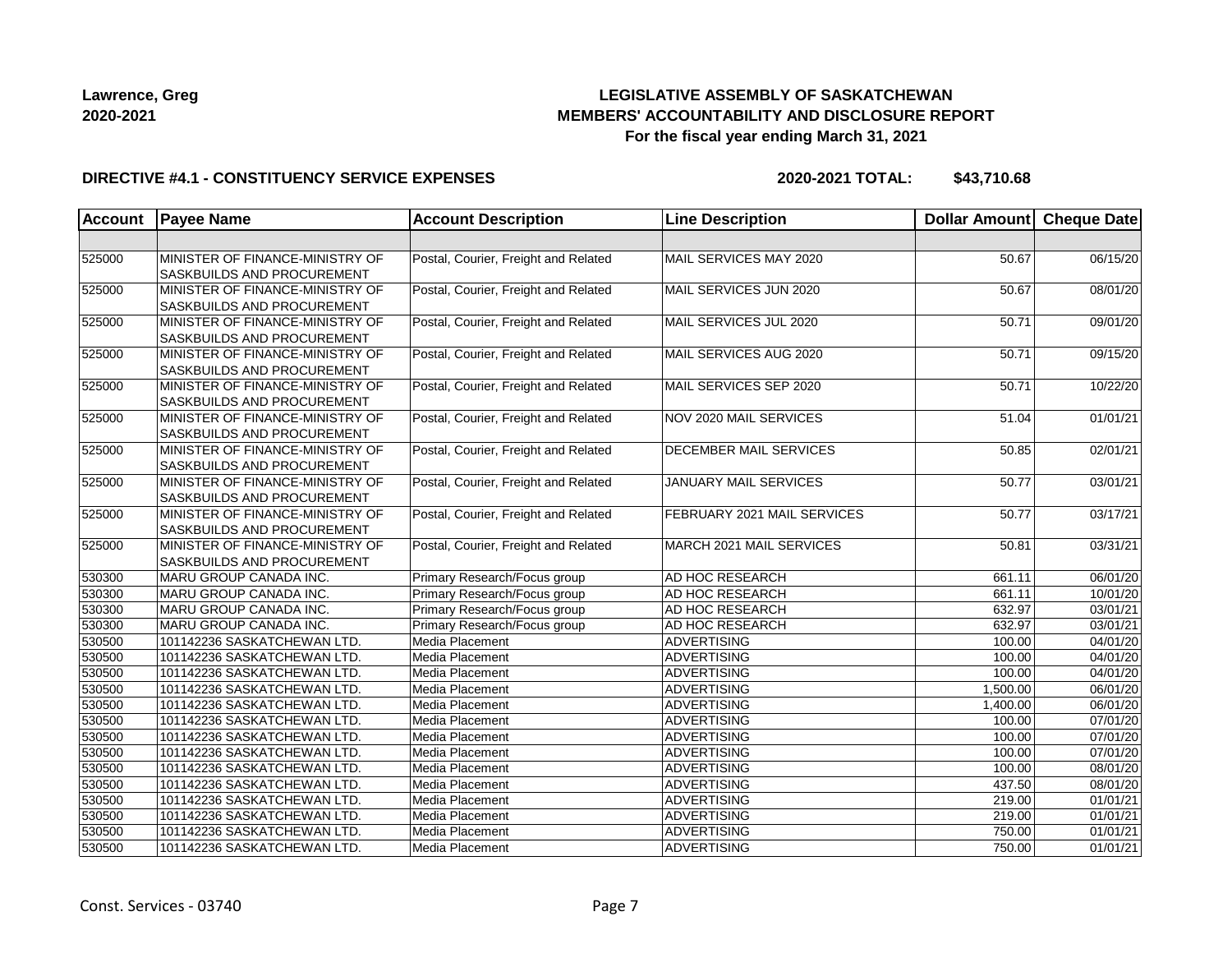## **LEGISLATIVE ASSEMBLY OF SASKATCHEWAN MEMBERS' ACCOUNTABILITY AND DISCLOSURE REPORT For the fiscal year ending March 31, 2021**

### **DIRECTIVE #4.1 - CONSTITUENCY SERVICE EXPENSES**

| <b>Account</b> | <b>Payee Name</b>                    | <b>Account Description</b> | <b>Line Description</b>                         | <b>Dollar Amount</b> | Cheque Date |
|----------------|--------------------------------------|----------------------------|-------------------------------------------------|----------------------|-------------|
|                |                                      |                            |                                                 |                      |             |
| 530500         | 101142236 SASKATCHEWAN LTD.          | Media Placement            | <b>ADVERTISING</b>                              | 219.00               | 01/01/21    |
| 530500         | 101142236 SASKATCHEWAN LTD.          | Media Placement            | <b>ADVERTISING</b>                              | 702.00               | 01/01/21    |
| 530500         | 101142236 SASKATCHEWAN LTD.          | Media Placement            | <b>ADVERTISING</b>                              | 219.00               | 01/01/21    |
| 530500         | <b>FRIENDLY CITY OPTIMIST CLUB</b>   | Media Placement            | <b>ADVERTISING</b>                              | 125.00               | 12/01/20    |
| 530500         | GOLDEN WEST BROADCASTING LTD.        | Media Placement            | RTV-LAWRENCE, GREG-OVERPAYMENT<br><b>REFUND</b> | $-1,812.48$          | 09/01/20    |
| 530500         | GOLDEN WEST BROADCASTING LTD.        | Media Placement            | RTV-LAWRENCE, GREG-OVERPAYMENT<br><b>REFUND</b> | 1,812.48             | 09/01/20    |
| 530500         | <b>GOLDEN WEST BROADCASTING LTD.</b> | Media Placement            | RTV-LAWRENCE, GREG-OVERPAYMENT<br>REFUND        | $-1,812.48$          | 10/01/20    |
| 530500         | <b>HILLCREST GOLF CLUB</b>           | Media Placement            | <b>ADVERTISING</b>                              | 400.00               | 08/01/20    |
| 530500         | MOOSE JAW EXPRESS.COM                | <b>Media Placement</b>     | <b>ADVERTISING</b>                              | 100.00               | 04/01/20    |
| 530500         | MOOSE JAW EXPRESS.COM                | Media Placement            | <b>ADVERTISING</b>                              | 299.00               | 04/08/20    |
| 530500         | MOOSE JAW EXPRESS.COM                | Media Placement            | <b>ADVERTISING</b>                              | 100.00               | 05/01/20    |
| 530500         | MOOSE JAW EXPRESS.COM                | Media Placement            | <b>ADVERTISING</b>                              | 100.00               | 05/01/20    |
| 530500         | MOOSE JAW EXPRESS.COM                | Media Placement            | <b>ADVERTISING</b>                              | 100.00               | 06/01/20    |
| 530500         | MOOSE JAW EXPRESS.COM                | Media Placement            | <b>ADVERTISING</b>                              | 100.00               | 06/01/20    |
| 530500         | MOOSE JAW EXPRESS.COM                | Media Placement            | <b>ADVERTISING</b>                              | 105.00               | 06/01/20    |
| 530500         | MOOSE JAW EXPRESS.COM                | Media Placement            | <b>ADVERTISING</b>                              | 100.00               | 06/01/20    |
| 530500         | MOOSE JAW EXPRESS.COM                | Media Placement            | <b>ADVERTISING</b>                              | 100.00               | 07/01/20    |
| 530500         | MOOSE JAW EXPRESS.COM                | Media Placement            | <b>ADVERTISING</b>                              | 100.00               | 07/01/20    |
| 530500         | MOOSE JAW EXPRESS.COM                | Media Placement            | <b>ADVERTISING</b>                              | 395.00               | 08/01/20    |
| 530500         | MOOSE JAW EXPRESS.COM                | Media Placement            | <b>ADVERTISING</b>                              | 100.00               | 08/01/20    |
| 530500         | MOOSE JAW EXPRESS.COM                | Media Placement            | <b>ADVERTISING</b>                              | 249.00               | 08/01/20    |
| 530500         | MOOSE JAW EXPRESS.COM                | Media Placement            | <b>ADVERTISING</b>                              | 100.00               | 08/01/20    |
| 530500         | MOOSE JAW EXPRESS.COM                | Media Placement            | <b>ADVERTISING</b>                              | 100.00               | 08/05/20    |
| 530500         | MOOSE JAW EXPRESS.COM                | Media Placement            | ADVERTISING                                     | 100.00               | 08/19/20    |
| 530500         | MOOSE JAW EXPRESS.COM                | Media Placement            | <b>ADVERTISING</b>                              | 100.00               | 09/02/20    |
| 530500         | MOOSE JAW EXPRESS.COM                | Media Placement            | <b>ADVERTISING</b>                              | 100.00               | 12/01/20    |
| 530500         | MOOSE JAW EXPRESS.COM                | Media Placement            | <b>ADVERTISING</b>                              | 100.00               | 01/01/21    |
| 530500         | MOOSE JAW EXPRESS.COM                | Media Placement            | <b>ADVERTISING</b>                              | 100.00               | 01/01/21    |
| 530500         | MOOSE JAW EXPRESS.COM                | Media Placement            | <b>ADVERTISING</b>                              | 249.00               | 01/01/21    |
| 530500         | MOOSE JAW EXPRESS.COM                | Media Placement            | <b>ADVERTISING</b>                              | 370.00               | 02/01/21    |
| 530500         | MOOSE JAW EXPRESS.COM                | Media Placement            | <b>ADVERTISING</b>                              | 100.00               | 02/01/21    |
| 530500         | MOOSE JAW EXPRESS.COM                | Media Placement            | <b>ADVERTISING</b>                              | 100.00               | 02/01/21    |
| 530500         | MOOSE JAW EXPRESS.COM                | Media Placement            | <b>ADVERTISING</b>                              | 100.00               | 02/03/21    |
| 530500         | MOOSE JAW EXPRESS.COM                | Media Placement            | <b>ADVERTISING</b>                              | 100.00               | 03/01/21    |
| 530500         | MOOSE JAW EXPRESS.COM                | Media Placement            | ADVERTISING                                     | 175.00               | 03/01/21    |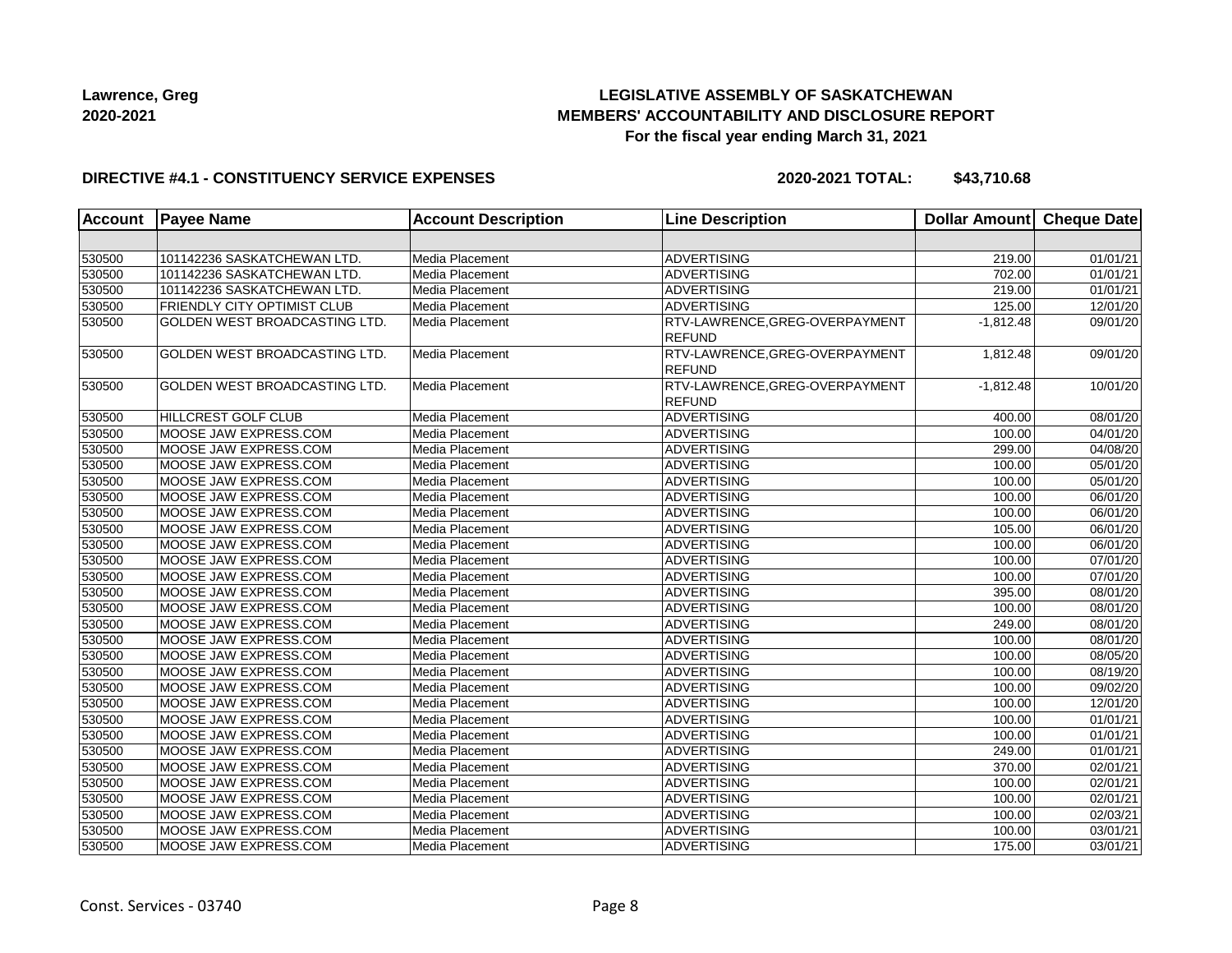## **LEGISLATIVE ASSEMBLY OF SASKATCHEWAN MEMBERS' ACCOUNTABILITY AND DISCLOSURE REPORT For the fiscal year ending March 31, 2021**

### **DIRECTIVE #4.1 - CONSTITUENCY SERVICE EXPENSES**

|        | <b>Account</b> Payee Name                              | <b>Account Description</b>         | <b>Line Description</b>             | <b>Dollar Amount</b> | Cheque Date           |
|--------|--------------------------------------------------------|------------------------------------|-------------------------------------|----------------------|-----------------------|
|        |                                                        |                                    |                                     |                      |                       |
| 530500 | MOOSE JAW EXPRESS.COM                                  | Media Placement                    | <b>ADVERTISING</b>                  | 100.00               | 03/03/21              |
| 530500 | MOOSE JAW EXPRESS.COM                                  | Media Placement                    | <b>ADVERTISING</b>                  | 100.00               | 03/17/21              |
| 530500 | MOOSE JAW EXPRESS.COM                                  | Media Placement                    | <b>ADVERTISING</b>                  | 100.00               | 03/31/21              |
| 530500 | MOOSE JAW TIER 1 HOCKEY INC.                           | Media Placement                    | <b>ADVERTISING</b>                  | 3,000.00             | 03/01/21              |
| 530900 | <b>EVANS FLORIST LTD.</b>                              | <b>Promotional Items</b>           | <b>FLOWERS</b>                      | 44.76                | 12/01/20              |
| 530900 | <b>FLYING COLOURS INTERNATIONAL</b>                    | <b>Promotional Items</b>           | <b>FLAGS</b>                        | 192.90               | 08/01/20              |
| 530900 | LABUICK INVESTMENTS INC. O/A<br><b>MINUTEMAN PRESS</b> | <b>Promotional Items</b>           | <b>CHRISTMAS CALENDARS</b>          | 1,505.05             | 01/01/21              |
| 530900 | ROYAL CANADIAN LEGION BRANCH NO.<br>059                | Promotional Items                  | <b>WREATH</b>                       | 75.00                | 11/01/20              |
| 550100 | GRAND VALLEY PRESS (MJ) LTD.                           | <b>Printed Forms</b>               | LETTERHEAD                          | 159.80               | 06/15/20              |
| 555000 | <b>CORPORATE EXPRESS</b>                               | Other Material and Supplies        | <b>OFFICE SUPPLIES</b>              | 4.87                 | 04/07/20              |
| 555000 | <b>CORPORATE EXPRESS</b>                               | Other Material and Supplies        | <b>OFFICE SUPPLIES</b>              | 9.99                 | 04/09/20              |
| 555000 | <b>CORPORATE EXPRESS</b>                               | Other Material and Supplies        | <b>OFFICE SUPPLIES</b>              | 39.61                | 05/13/20              |
| 555000 | <b>CORPORATE EXPRESS</b>                               | Other Material and Supplies        | <b>OFFICE SUPPLIES</b>              | 39.54                | 06/16/20              |
| 555000 | <b>CORPORATE EXPRESS</b>                               | Other Material and Supplies        | <b>OFFICE SUPPLIES</b>              | 21.15                | 08/01/20              |
| 555000 | <b>CORPORATE EXPRESS</b>                               | <b>Other Material and Supplies</b> | <b>OFFICE SUPPLIES</b>              | 4.87                 | 08/18/20              |
| 555000 | <b>CORPORATE EXPRESS</b>                               | Other Material and Supplies        | <b>OFFICE SUPPLIES</b>              | 58.01                | 09/04/20              |
| 555000 | <b>CORPORATE EXPRESS</b>                               | Other Material and Supplies        | OFFICE SUPPLIES                     | 20.89                | $\overline{11}/10/20$ |
| 555000 | <b>CORPORATE EXPRESS</b>                               | Other Material and Supplies        | <b>OFFICE SUPPLIES</b>              | 9.85                 | 01/01/21              |
| 555000 | <b>CORPORATE EXPRESS</b>                               | Other Material and Supplies        | <b>OFFICE SUPPLIES</b>              | 49.45                | 01/01/21              |
| 555000 | <b>CORPORATE EXPRESS</b>                               | Other Material and Supplies        | <b>OFFICE SUPPLIES</b>              | 4.23                 | 02/01/21              |
| 555000 | <b>CORPORATE EXPRESS</b>                               | Other Material and Supplies        | <b>OFFICE SUPPLIES</b>              | 39.39                | 02/01/21              |
| 555000 | <b>CORPORATE EXPRESS</b>                               | Other Material and Supplies        | <b>OFFICE SUPPLIES</b>              | 30.23                | $\overline{03}/01/21$ |
| 555000 | <b>CORPORATE EXPRESS</b>                               | Other Material and Supplies        | <b>OFFICE SUPPLIES</b>              | 31.08                | 03/01/21              |
| 555000 | <b>CORPORATE EXPRESS</b>                               | <b>Other Material and Supplies</b> | <b>OFFICE SUPPLIES</b>              | 39.55                | 03/01/21              |
| 555000 | <b>CORPORATE EXPRESS</b>                               | <b>Other Material and Supplies</b> | POSTAGE/OFFICE SUPPLIES             | 56.54                | 03/11/21              |
| 555000 | <b>GEMMELL, SIMONE A</b>                               | Other Material and Supplies        | POSTAGE/OFFICE SUPPLIES             | 39.53                | 12/18/20              |
| 555000 | JOE'S LOCKSMITH LTD.                                   | Other Material and Supplies        | <b>OFFICE SUPPLIES</b>              | 143.10               | 05/15/20              |
| 555000 | <b>KATHY'S CUSTOM STITCHERY</b>                        | Other Material and Supplies        | <b>OFFICE SUPPLIES</b>              | 68.00                | 08/01/20              |
| 555000 | <b>KATHY'S CUSTOM STITCHERY</b>                        | Other Material and Supplies        | <b>OFFICE SUPPLIES</b>              | 68.00                | $\overline{11}/01/20$ |
| 555000 | LAWRENCE, GREGORY                                      | <b>Other Material and Supplies</b> | REIMB: POSTAGE/OFFICE SUPPLIES      | 7.40                 | 11/20/20              |
| 555000 | LAWRENCE, GREGORY                                      | Other Material and Supplies        | <b>REIMB: OFFICE SUPPLIES</b>       | 7.20                 | 12/18/20              |
| 555000 | MOOSE JAW EXPRESS.COM                                  | <b>Other Material and Supplies</b> | <b>OFFICE SUPPLIES</b>              | 99.75                | 11/13/20              |
| 555000 | <b>PRAIRIE SPRING WATER</b>                            | Other Material and Supplies        | OFFICE SUPPLIES                     | 21.00                | 05/15/20              |
| 555000 | <b>PRAIRIE SPRING WATER</b>                            | Other Material and Supplies        | <b>OFFICE SUPPLIES</b>              | 21.00                | 08/01/20              |
| 564600 | LAWRENCE, GREGORY                                      | Computer Software - Exp            | <b>REIMB: SOFTWARE SUBSCRIPTION</b> | 39.95                | 03/18/21              |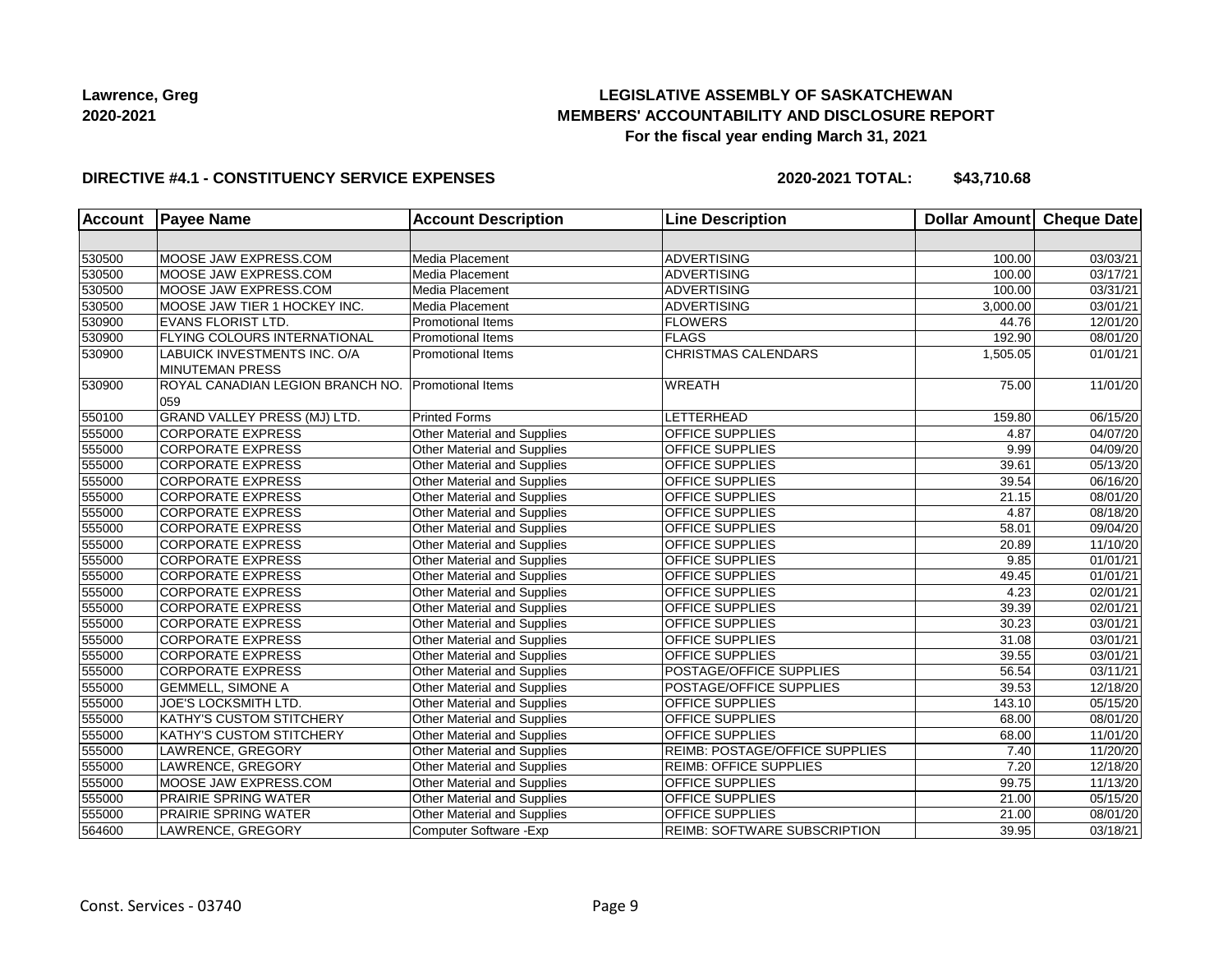## **LEGISLATIVE ASSEMBLY OF SASKATCHEWAN MEMBERS' ACCOUNTABILITY AND DISCLOSURE REPORT For the fiscal year ending March 31, 2021**

#### **DIRECTIVE #6 - CONSTITUENCY ASSISTANT EXPENSES**

**2020-2021 TOTAL: \$58,604.43**

| <b>Account</b> | <b>Payee Name</b>        | <b>Account Description</b>                              | Dollar Amount Cheque Date |          |
|----------------|--------------------------|---------------------------------------------------------|---------------------------|----------|
|                |                          |                                                         |                           |          |
| 513000         | <b>GEMMELL, SIMONE A</b> | Out-of-Scope Permanent                                  | 0.00                      | 04/01/20 |
| 513000         | <b>GEMMELL, SIMONE A</b> | Out-of-Scope Permanent                                  | $-346.20$                 | 04/13/20 |
| 513000         | <b>GEMMELL, SIMONE A</b> | Out-of-Scope Permanent                                  | 1,731.00                  | 04/14/20 |
| 513000         | <b>GEMMELL, SIMONE A</b> | Out-of-Scope Permanent                                  | 1,731.00                  | 05/01/20 |
| 513000         | <b>GEMMELL, SIMONE A</b> | Out-of-Scope Permanent                                  | 1,731.00                  | 05/13/20 |
| 513000         | <b>GEMMELL, SIMONE A</b> | Out-of-Scope Permanent                                  | 1,731.00                  | 05/27/20 |
| 513000         | <b>GEMMELL, SIMONE A</b> | Out-of-Scope Permanent                                  | 1,731.00                  | 06/10/20 |
| 513000         | <b>GEMMELL, SIMONE A</b> | Out-of-Scope Permanent                                  | 5,295.00                  | 06/24/20 |
| 513000         | <b>GEMMELL, SIMONE A</b> | Out-of-Scope Permanent                                  | 2,325.00                  | 07/08/20 |
| 513000         | <b>GEMMELL, SIMONE A</b> | Out-of-Scope Permanent                                  | 2,325.00                  | 07/22/20 |
| 513000         | <b>GEMMELL, SIMONE A</b> | Out-of-Scope Permanent                                  | 2,325.00                  | 08/05/20 |
| 513000         | <b>GEMMELL, SIMONE A</b> | Out-of-Scope Permanent                                  | 2,325.00                  | 08/19/20 |
| 513000         | <b>GEMMELL, SIMONE A</b> | Out-of-Scope Permanent                                  | 2,325.00                  | 09/02/20 |
| 513000         | <b>GEMMELL, SIMONE A</b> | Out-of-Scope Permanent                                  | 2,325.00                  | 09/16/20 |
| 513000         | <b>GEMMELL, SIMONE A</b> | Out-of-Scope Permanent                                  | 2,325.00                  | 10/01/20 |
| 513000         | <b>GEMMELL, SIMONE A</b> | Out-of-Scope Permanent                                  | 1,627.50                  | 10/06/20 |
| 513000         | <b>GEMMELL, SIMONE A</b> | Out-of-Scope Permanent                                  | 1,860.00                  | 11/10/20 |
| 513000         | <b>GEMMELL, SIMONE A</b> | Out-of-Scope Permanent                                  | 2,325.00                  | 11/24/20 |
| 513000         | <b>GEMMELL, SIMONE A</b> | Out-of-Scope Permanent                                  | 2,325.00                  | 12/09/20 |
| 513000         | <b>GEMMELL, SIMONE A</b> | Out-of-Scope Permanent                                  | 2,325.00                  | 12/22/20 |
| 513000         | <b>GEMMELL, SIMONE A</b> | Out-of-Scope Permanent                                  | 2,325.00                  | 01/06/21 |
| 513000         | <b>GEMMELL, SIMONE A</b> | Out-of-Scope Permanent                                  | 2,325.00                  | 01/20/21 |
| 513000         | <b>GEMMELL, SIMONE A</b> | Out-of-Scope Permanent                                  | 2,325.00                  | 02/03/21 |
| 513000         | <b>GEMMELL, SIMONE A</b> | Out-of-Scope Permanent                                  | 2,325.00                  | 02/17/21 |
| 513000         | <b>GEMMELL, SIMONE A</b> | Out-of-Scope Permanent                                  | 2,825.00                  | 03/03/21 |
| 513000         | <b>GEMMELL, SIMONE A</b> | Out-of-Scope Permanent                                  | 2,325.00                  | 03/17/21 |
| 513000         | <b>GEMMELL, SIMONE A</b> | Out-of-Scope Permanent                                  | 2,325.00                  | 03/30/21 |
| 513000         | <b>GEMMELL, SIMONE A</b> | Out-of-Scope Permanent                                  | 697.50                    | 04/09/21 |
| 513000         | NICOLSON, TRINA          | Out-of-Scope Permanent                                  | 0.00                      | 04/01/20 |
| 513000         | NICOLSON, TRINA          | Out-of-Scope Permanent                                  | $-384.36$                 | 04/13/20 |
| 513000         | NICOLSON, TRINA          | Out-of-Scope Permanent                                  | 384.36                    | 04/14/20 |
| 519900         | None (Default)           | Change in Y/E Accrued Empl Leave                        | $-90.70$                  | 04/20/20 |
|                |                          | Entitlements                                            |                           |          |
| 519900         | None (Default)           | Change in Y/E Accrued Empl Leave<br><b>Entitlements</b> | 881.33                    | 04/14/21 |